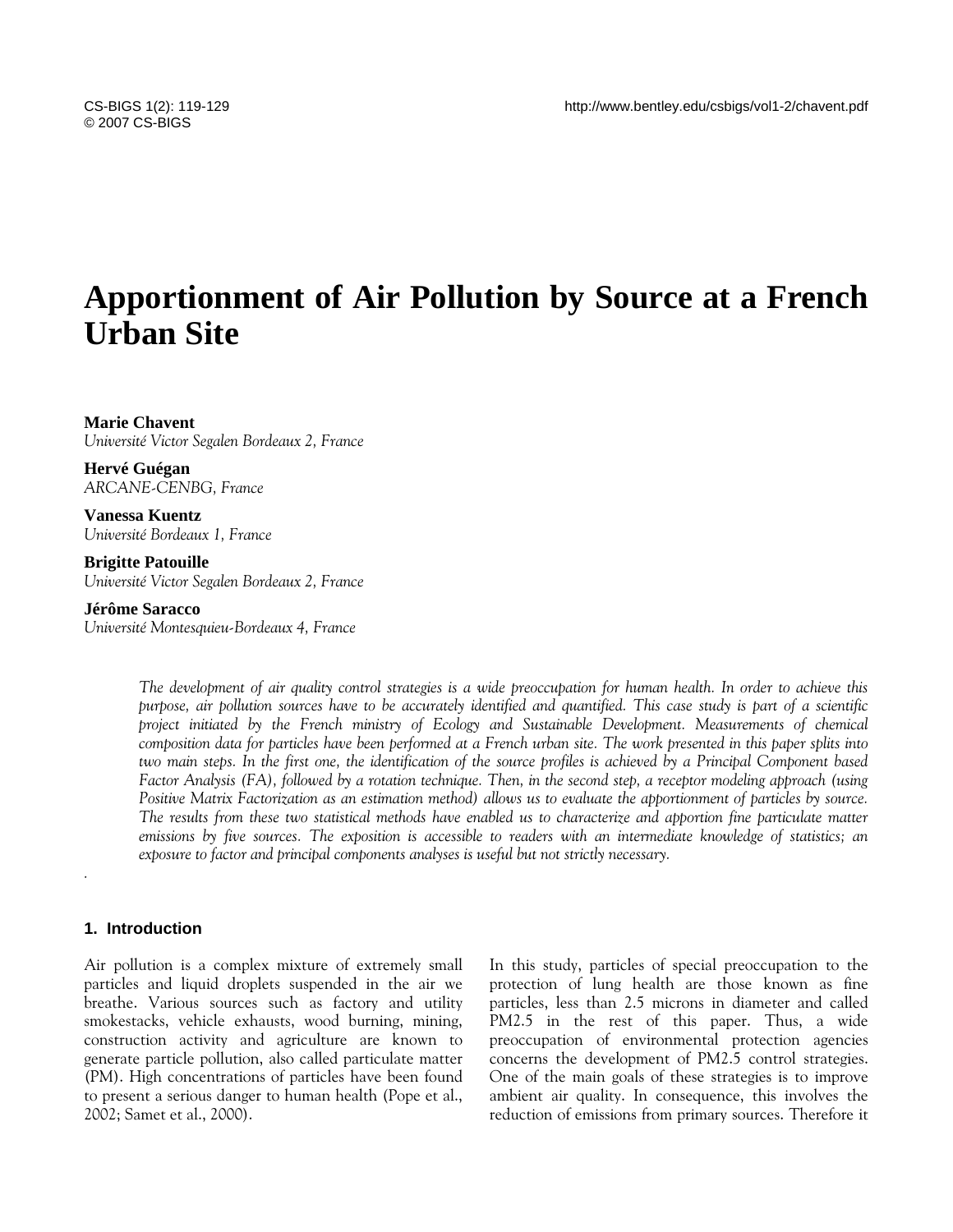is important to be able to identify these air pollution sources and evaluate the contributions of these sources.

A reliable way of providing information regarding source characteristics is often obtained from a receptor modeling approach, using measurements of chemical composition data for particles at a sample site; see Hopke (1991) for some details and useful references. Most of the multivariate receptor models are based on an analysis of the correlations between measured concentrations of chemical species, assuming that highly correlated compounds come from the same source. Factor Analysis (FA) is commonly used as a multivariate receptor model, and this multivariate method has been successfully applied to identifying sources in several studies. However, FA fails to quantify contributions from different sources. Specific methods are then needed to address this problem. One of them is Positive Matrix Factorization (PMF); see for instance Paatero and Tapper (1994).

The case study presented here corresponds to the statistical part of the scientific program PRIMEQUAL (Projet de Recherche Interorganisme pour une MEilleure QUalité de l'Air à l'échelle Locale), initiated by the French ministry of Ecology and Sustainable Development and the ADEME (Agence de l'Environnement et de la Maîtrise de l'Energie, that is French Environment and Energy Management Agency), about atmospheric pollution and its impacts. In this statistical work, a methodology for determining particulate emission sources and their concentrations at the urban site of Anglet located in the South-West of France was proposed and applied. This paper is based on a more extensive article (Chavent et al. 2007).

The following three-step process was implemented:

(i) Air pollution data (that is, PM2.5) were collected with sequential fine particle samplers on the receptor site and the chemical composition of each sample was measured with PIXE (Particle Induced X-ray Emission) method. A **data matrix of chemical compounds concentrations** in each sample was obtained after several pre-treatments.

(ii) To **identify possible air pollution sources,** we implemented a FA approach to this data matrix and we rotated the standardized factors in order to obtain more interpretable results.

<span id="page-1-0"></span>(iii) For the **sources apportionment issue**, we applied PMF to the same data matrix and normalized the results so as to find components with physical interpretations (concentration of each source in each sample).

It is interesting to note that steps (ii) and (iii) are numerically and computationally independent. Because the PMF method can be used for both identifying and quantifying the pollution sources, case studies usually don't mix FA and PMF. But in practice, it can be difficult when using PMF to identify potential sources without some sort of profile to which to compare the final results. In this case study, we mix FA and PMF in the sense that we check that each source quantified with PMF is clearly correlated with a single source identified with FA. Sources which are difficult to identify with PMF are then clearly identified with the help of FA and the identity of other sources is validated with FA.

The rest of this case study is organized as follows. A description of the air pollution data set is given in Section 2. The sources identification step via FA and Varimax rotation is developed in Section 3. Section 4 is devoted to the sources apportionment step via PMF. Finally, Section 5 gives conclusions and summarizes the paper.

# **2. The data set**

 $\overline{a}$ 

PM2.5 samplers were collected by  $AIRAQ$ <sup>[1](#page-1-0)</sup> during December 2005 and July 2006 at the French site of Anglet located in the South-West of France (see Figure 1). In this case study, we only exhibit the results corresponding to the winter data set.

This sampling site located at "Station fixe d'Anglet" (see the map given in Figure 1) was chosen because of its proximity with:

- a high traffic road in red on the map,

- three cities (Bayonne, Anglet, Biarritz) with a total of 170,000 inhabitants,

an industrial area with a steelworks and a refinery in the North-East, the Atlantic Ocean in the West.

This receptor site is thus subject to different pollution origins: traffic road, urban and industrial activities, and natural dust. The knowledge of potential origins was decisive in the choice of the site. Indeed, it allowed checking if the sources identified with the statistical methodology (without using any information about the sources) were coherent with the expected ones. The *n* = 61 samples of PM2.5 were collected every twelve hours: one for the day (7AM:7PM) and one for the night (7PM:7AM).

The mass, volume and concentration *C* in *ng*/*m*<sup>3</sup> (nanograms per cubic meter) of each particle sampler

<sup>&</sup>lt;sup>1</sup> Réseau de surveillance de la qualité de l'air en Aquitaine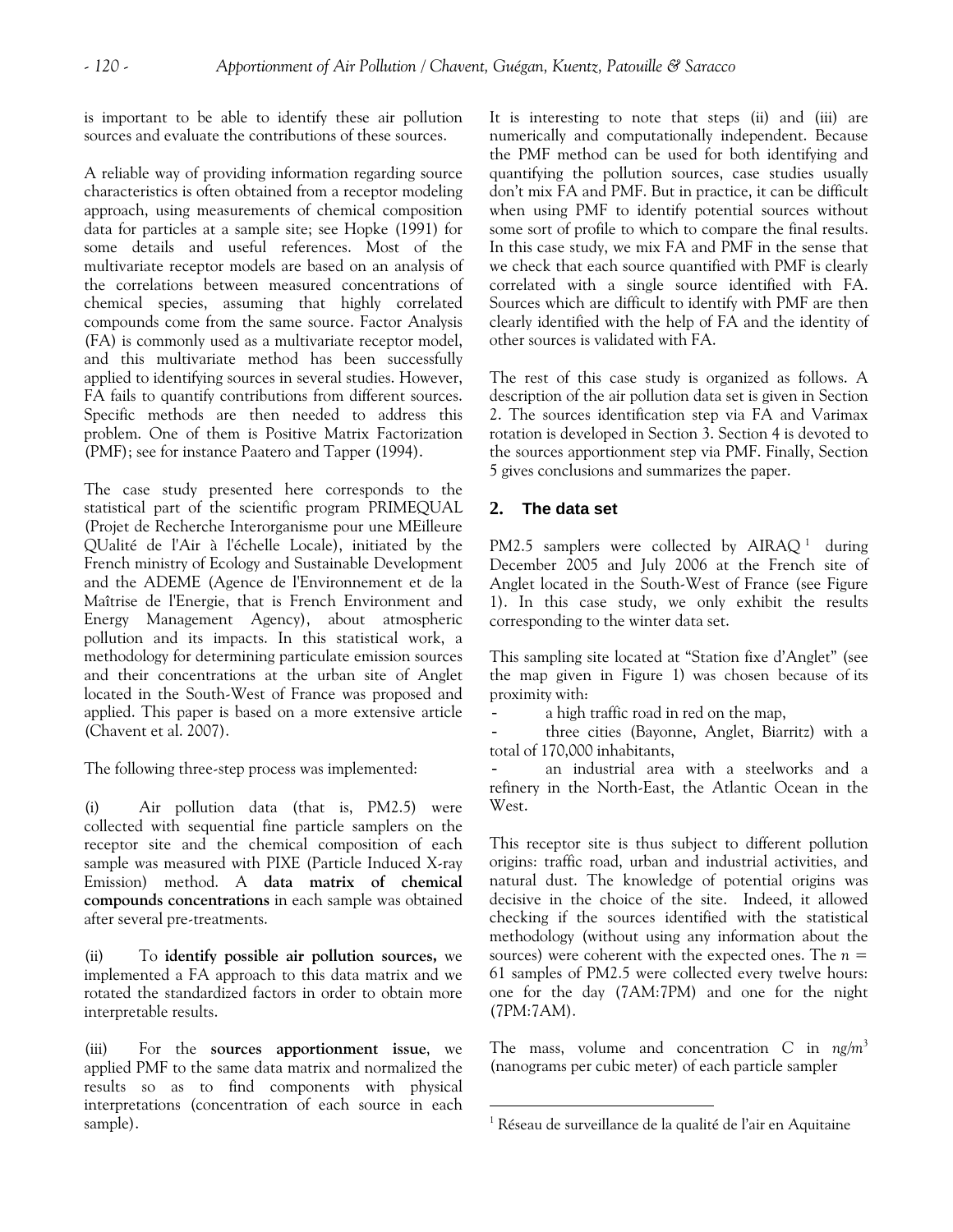

**Figure 1 :** The French urban site

CENBG<sup>[2](#page-2-0)</sup>, as well as the concentrations in  $p = 15$ chemical elements (*Al*, *Si*, *P*, *S* , *Cl*, *K*, *Ca*, *Ti*, *Mn*, *Fe*, *Ni*, *Cu*, *Zn*, *Br*, *Pb*)*[3](#page-2-1)* . Table 1 gives a subset of the data in their initial form. We notice on this data table that the concentrations of the 15 elements measured with PIXE are very small compared to the total concentrations *C* in the samples. Obviously the 15 concentrations measured with PIXE do not add up to the total concentration of the samples. The lements (*H*, *C*, *N*, *O*)[4](#page-2-2) not measured with PIXE represent almost all the remaining concentration.

Elements *Ni* and *Ti* that were frequently present at concentrations below the detection limits (BDL) were excluded and only 13 elements were selected. The few BDL data remaining in this data set were then replaced with values corresponding to one-half the appropriate analytical detection limit. In nature, the elements *Al*, *Si*, *S* and *Fe* are usually found in the following oxidized forms: *Al2O3*, *Si02*, *S04*, *Fe203*. For this chemical reason, *Al*, *Si*, *S* and *Fe* were replaced by the compounds  $Al_2O_3$ ,  $SiO<sub>2</sub>$ ,  $SO<sub>4</sub>$ ,  $Fe<sub>2</sub>O<sub>3</sub>$ : we added the mass of the measured element to the mass of oxygen of its oxidized form. Then, the remaining concentration, called C<sub>org</sub>, which was not measured by the previous compounds and elements was calculated for each particle sampler:

 $C_{\text{org}} = C (Al_2O_3 + SiO_2 + P + SO_4 + Cl + K + Ca + Mn)$  $+ Fe<sub>2</sub>O<sub>3</sub> + Cu + Zn + Br + Pb$ .

 $\overline{a}$ 

The addition of the column  $C_{org}$  in the data matrix is a key point specific to this case study. We indeed noticed during the data pre-treatment that the remaining concentrations not measured by PIXE could be an important part of the samples concentrations. We can see on Figure 2 that the proportion of *Corg* in samples which have a concentration greater than 5  $\mu\text{g}/\text{m}^3$  is at least 50% of the total concentration. *Corg* will then be used to distinguish among the sources identified, those mostly participating to the concentration in PM2.5. The other 15 columns will be used to identify the sources. For instance, it is known that the elements *Zn* and *Pb* can be found among in particulates emitted by industrial sources.

|  |  |  |  |  | Table 1: Subset of the original data table |  |  |
|--|--|--|--|--|--------------------------------------------|--|--|
|--|--|--|--|--|--------------------------------------------|--|--|

| Date           | С       | Al       | Si    | $\ldots$ K |        | Ca       |           | Br  | Pb |
|----------------|---------|----------|-------|------------|--------|----------|-----------|-----|----|
| 23-11-05 day   | 7264.2  | 92       | 75    | $\ddotsc$  | 163    | 35       | $\cdots$  |     | 10 |
| 23-11-05 night | 9633.0  | 135      | 90    | $\ddotsc$  | 211    | 23       | $\cdots$  | 7   | 77 |
| 24-11-05 day   | 10952.4 | 175      | 137   | $\ddotsc$  | 241    | 69       | $\ddotsc$ | 8   | 19 |
| 24-11-05 night | 5333.3  | 36       | 31    |            | 94     | 44       |           | 9   | 7  |
|                |         |          |       |            | 9 G. B |          | - 100     |     |    |
| 24-12-05 day   | 20978.3 | $\leq$ 2 | $<$ 1 | $\dddotsc$ | 266    | $\leq$ 1 |           |     | 18 |
| 24-12-05 night | 18130.8 | 18       | $<$ 1 | $\dddotsc$ | 307    | $<$ 1    |           |     | 19 |
| 25-12-05 day   | 23297.9 | 37       | 22    | $\dddotsc$ | 311    | 12       |           |     | 14 |
| 25-12-05 night | 36105.3 | $\leq$ 2 | $<$ 1 | $\cdots$   | 277    | $<$ 1    |           | -10 | 19 |
|                |         |          |       |            |        |          |           |     |    |

Table 2 displays the data set after having applied the transformations described above. The (*n*,*p*) concentration matrix  $X = (x_{ij})$  used in the receptor model then has *n*  $= 61$  rows and  $p = 14$  columns ( $Al_2O_3$ ,  $SiO_2$ ,  $P$ ,  $SO_4$ ,  $Cl$ ,  $K$ , *Ca*, *Mn*,  $Fe<sub>2</sub>O<sub>3</sub>$ , *Cu*, *Zn*, *Br*, *Pb*, *C<sub>org</sub>*). The coefficient  $x_{ij}$  is the concentration of the *j*th chemical compound in the *i*th sample.



**Figure 2:** The proportion of  $C_{org}$  in the sample according to the total concentration *C* of the sample

**Table 2:** The final data set

| Date           |         | Al.O | SiO, | K   | Ca  | Bτ | Рb | $C_{\text{core}}$ |
|----------------|---------|------|------|-----|-----|----|----|-------------------|
| 23-11-05 day   | 7264.2  | 250  | 160  | 163 | 35  |    | 10 | 4645.3            |
| 23-11-05 night | 9633.0  | 365  | 193  | 211 | 23  |    | 77 | 6564.2            |
| 24-11-05 day   | 10952.4 | 475  | 292  | 241 | 69  | 8  | 19 | 7017.1            |
| 24-11-05 night | 5333.3  | 96   | 66   | 94  | 44  | 9  |    | 2805.5            |
|                |         |      |      |     |     |    |    |                   |
| 24-12-05 day   | 20978.3 | 3    |      | 266 | 0.5 |    | 18 | 16240.7           |
| 24-12-05 night | 18130.8 | 49   |      | 307 | 0.5 |    | 19 | 15878.3           |
| 25-12-05 day   | 23297.9 | 101  | 46   | 311 | 12  |    | 14 | 20636.8           |
| 25-12-05 night | 36105.3 | 3    |      | 277 | 0.5 | 10 | 19 | 30885.1           |

<span id="page-2-0"></span> $2$  Atelier Régional de Caractérisation par Analyse Nucléaire

<span id="page-2-1"></span>Elémentaire – Centre d'Etudes Nucléaires de Bordeaux Gradignan 3 Aluminum (*Al*), Silicon (*Si*), Phosphorus (*P*), Sulphur (*S*),

Chlorine (*Cl*), Potassium (*K*), Calcium (*Ca*), Titanium (*Ti*)

Manganese (*Mn*), Iron (*Fe*), Nickel (*Ni*), Copper (*Cu*), Zinc (*Zn*), Bromine (*Br*), Lead (*Pb*). 4

<span id="page-2-2"></span>Hydrogen (*H*), Carbon (*C*), Nitrogen (*N*), Oxygen (*O*).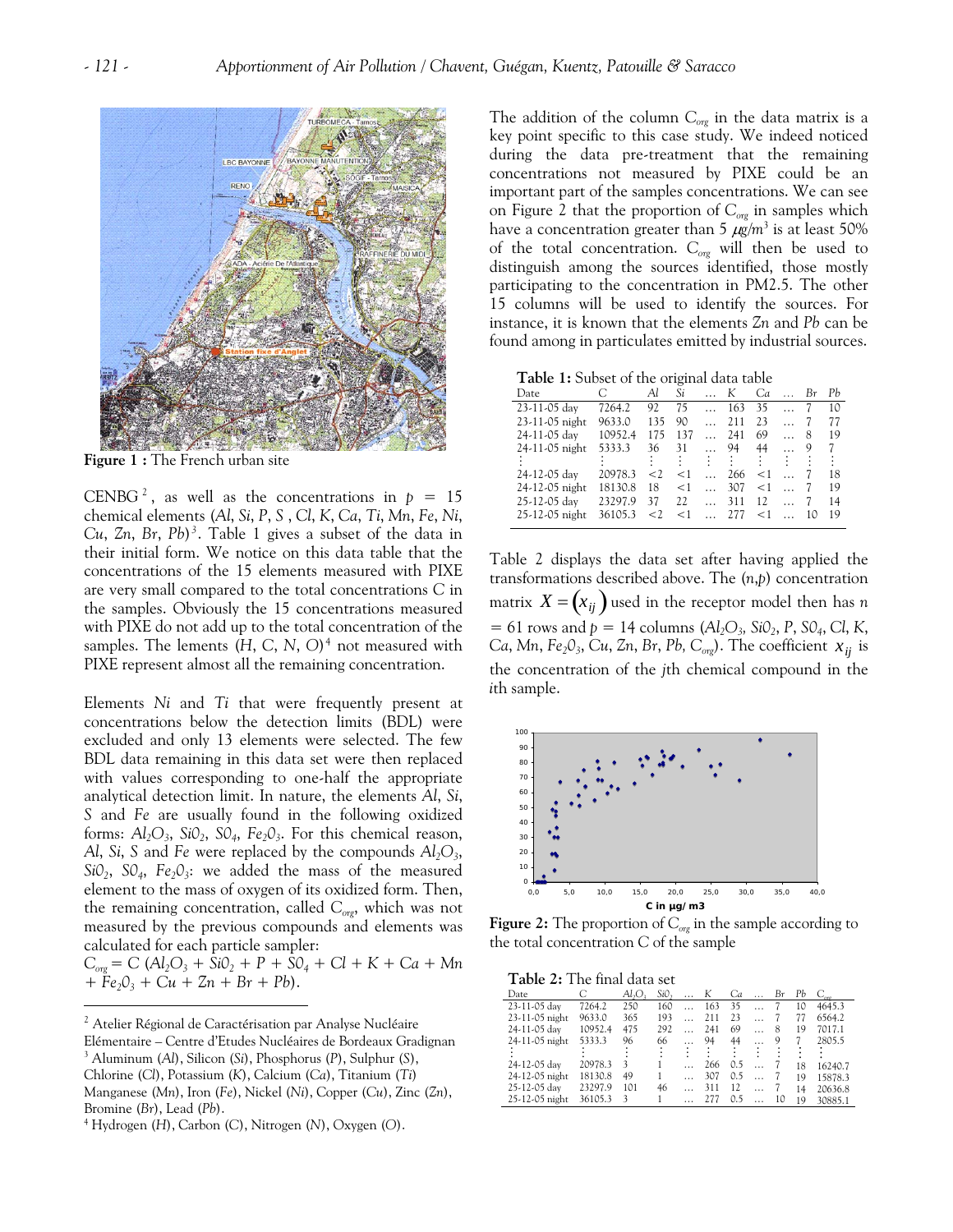A meteorological data set was also used to interpret and validate some results. Hourly temperatures and wind directions (in degrees) were collected during the sampling period at a meteorological station located 2.5 *km* away from the sampling site. Temperatures were averaged to match with the 12-hours samples. The 360-degree range of wind directions was split into 8 categorical wind directions (North, North-East, North-West, South….) and a wind direction data matrix of 61 rows (12-hours samples) and 8 columns (wind directions) were constructed. An element of this matrix is the percentage of hours during which the wind direction has been observed (Table 3).

**Table 3:** Wind direction data  $f_k$ .

| Date                              | N.    | N-E E |       | $S-E-S$       |     | S-W   | W     | N-W   |
|-----------------------------------|-------|-------|-------|---------------|-----|-------|-------|-------|
| 23-11-05 day                      |       |       |       | 17% 0% 25% 8% | 8%  | $0\%$ | $0\%$ | 42%   |
| 23-11-05 night 25% 17% 33% 25% 0% |       |       |       |               |     | $0\%$ | $0\%$ | 0%    |
| 24-11-05 day                      | $0\%$ | $0\%$ |       | 8% 17%        | 50% | 25%   | $0\%$ | $0\%$ |
| 24-11-05 night                    | $0\%$ | $0\%$ | $0\%$ | $0\%$         | 8%  | $9\%$ | 58%   | 25%   |
|                                   |       |       |       |               |     |       |       |       |

## **3. Factor Analysis and Varimax rotation for sources identification**

In order to identify the sources of fine particulate emissions, we applied FA to the concentration matrix *X*. The idea was to find groups of correlated chemical compounds that are characteristics of air pollution sources. For instance, if the elements *Zn* and *Pb* are strongly correlated to the same factor, since these elements are known to have industrial origin, this factor will be associated to industrial pollution source.  $\qquad \qquad$  Of course, depending on the correlations in the loading

In FA, we consider an (*n*,*p*) numerical data matrix *X* where *n* objects are described on  $p < n$  variables  $x_1, \ldots, x_p$  . We note  $x_j$  a column of *X*. Let  $\tilde{X} = \left(\tilde{x}_{ij}\right)_{n,p}$  be the standardized data matrix with  $\tilde{x}_{ij} =$  $x_{ij} - \overline{x}_j$ where  $\bar{x}_j$  and  $s_j$  are the sample mean

*sj* and the sample standard deviation of *x j* . The basic idea

that the *p* observed standardized variables  $\tilde{x}_1, \ldots, \tilde{x}_p$ , can underlying Factor Analysis (using correlation matrix) is be expressed, except for an error term, as linear functions of  $q < p$  unobserved variables or common factors  $f_1$ ,...,  $f_q$ . Given the observed standardized matrix  $\tilde{X}$ , a Factor Analysis model can be expressed in its simplified form as:

where *F* is the (*n*,*q*) matrix of unobserved values of the factors, whereas the (*p*,*q*) matrix *A* is the unknown loading matrix which provides information that relates the factors  $f_1, \ldots, f_q$  to the original variables  $x_1, \ldots, x_p$ . Several approaches exist to estimate the model (principal components, maximum likelihood …) but the Principal Components approach to factor extraction is often used in practice. With this estimation method, the *q* columns of *F* are close to the first *q* standardized principal components (which are mutually orthogonal and of variance equal to 1) and each element  $a_{jk}$  of A is equal

to the correlation between the variable  $x_j$  and the factor

In this case study, we applied our PC-based FA to the concentration matrix *X* where the 61 samples (in rows) are described by 14 compounds (in columns). We see in Figure 3 that each  $k<sup>th</sup>$  column of F and  $k<sup>th</sup>$  row of A' obtained with FA will be associated to a source. The approach is the following: we search in the  $k<sup>th</sup>$  row of the loading matrix *A'* for compounds which are strongly correlated with the  $k<sup>th</sup>$  factor. If these compounds are known to be characteristic of a source, this source is associated to this factor. Because the *n* samples are chronologically ordered, the  $k<sup>th</sup>$  column of the factor score matrix *F* gives an idea of the evolution of the quantity of fine particulates emitted by the source associated with the *k*th factor.

matrix, it is not always possible to clearly associate a source to a factor. In this study, after several trials, we chose *q*=5. Indeed, it was not possible to clearly associate a source to each factor with decompositions into more than 5 factors. Moreover, with *q*=5, 90.93% of the total variance is explained by the factors.

Table 4 gives the loading matrix *A'* obtained with the following procedure FACTOR of SAS:

data=hiverorg method=prin nfactors=5 outstat=load; var Al2O3 SiO2 P SO4 Cl K Ca Mn Fe2O3 Cu Zn Br Pb Corg;

run; where:

- data=hiverorg is the SAS dataset constructed from the concentration data matrix (Table 2)
- method=prin because the factor extraction method is Principal Components
- outstat=load is the sas dataset with the loadings  $\tilde{X} = FA' + E$ , reported in Table 4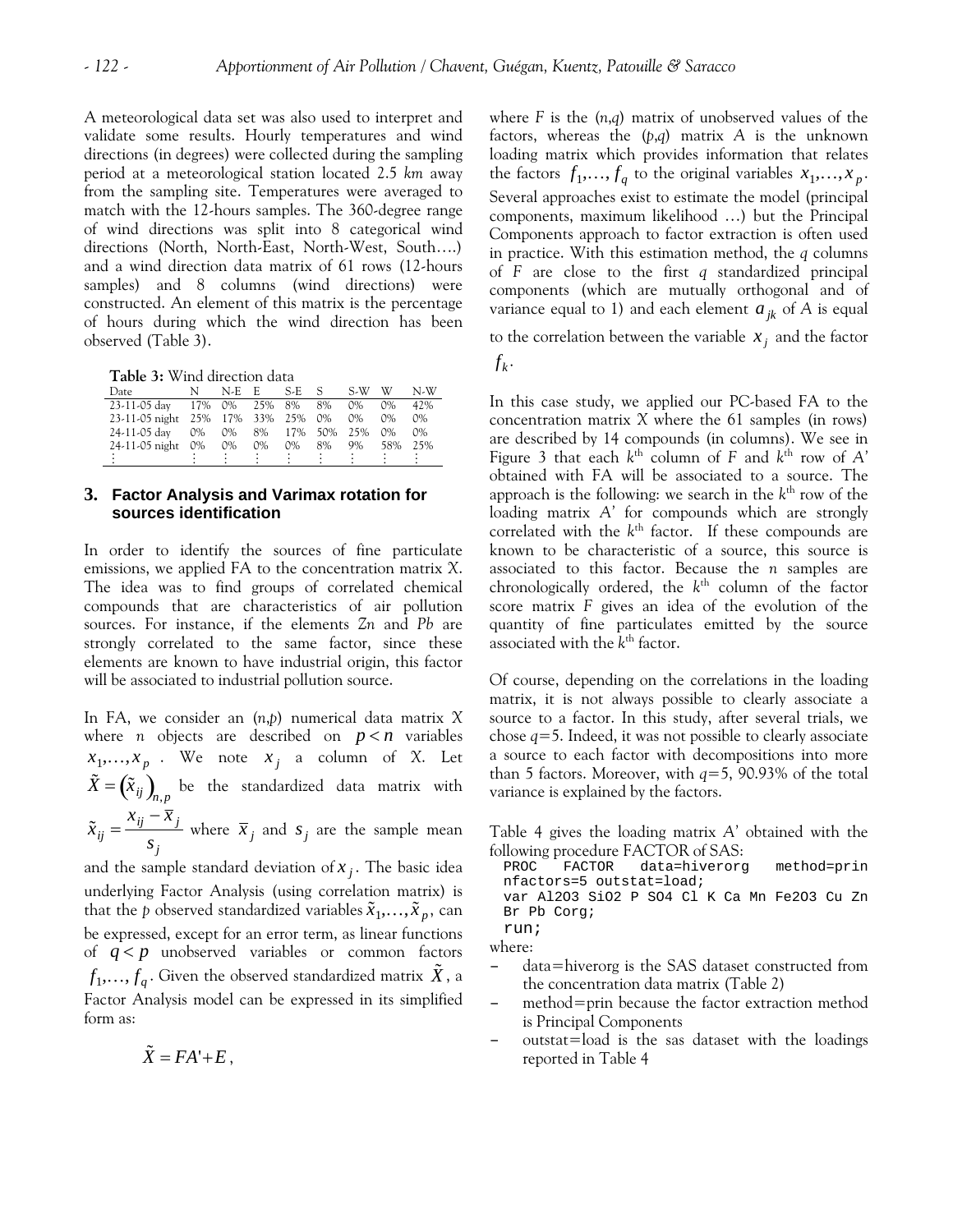

**Figure 3:** Decomposition of the standardized concentration matrix

Since most compounds are positively correlated with the first factor, it is difficult to detect groups of correlated elements. However the graphical representation of these compounds according to their correlations with  $f_1$  and  $f_2$ (see Figure 4) or according to their correlations with  $f_2$ and  $f_3$  (see Figure 5) shows groups of compounds that seem to be correlated with each other (*Zn* and *Pb* for instance or *P*,  $Al_2O_3$  and  $SiO_2$ ). Because it is known that *Zn* and *Pb* for instance come from fine particulates of industrial origin, we would like to see clear correlations between those two elements and a factor.

**Table 4:** Correlations between the chemical compounds and the 5 factors

|                                        | f,       | f <sub>2</sub> | fз       | f4       | f5       |
|----------------------------------------|----------|----------------|----------|----------|----------|
| $Al_2O_3$                              | 0.672    | $-0.663$       | 0.221    | $-0.193$ | 0.023    |
| SiO <sub>2</sub>                       | 0.649    | $-0.669$       | 0.254    | $-0.203$ | $-0.058$ |
| $\boldsymbol{P}$                       | 0.682    | $-0.629$       | 0.223    | $-0.238$ | 0.006    |
| $SO_4$                                 | 0.589    | 0.449          | $-0.413$ | $-0.220$ | 0.175    |
| Cl                                     | $-0.474$ | $-0.281$       | 0.192    | 0.681    | 0.344    |
| K                                      | 0.888    | $-0.154$       | $-0.209$ | 0.004    | 0.284    |
| Ca                                     | 0.638    | $-0.405$       | 0.099    | 0.399    | $-0.195$ |
| Mn                                     | 0.384    | 0.776          | 0.183    | 0.093    | $-0.247$ |
| $Fe_2O_3$                              | 0.793    | 0.319          | 0.038    | 0.269    | $-0.360$ |
| Cи                                     | 0.796    | 0.248          | $-0.098$ | 0.232    | $-0.360$ |
| Zn                                     | 0.352    | 0.663          | 0.589    | $-0.072$ | 0.246    |
| Br                                     | 0.746    | $-0.182$       | $-0.126$ | 0.352    | 0.363    |
| Pb                                     | 0.428    | 0.659          | 0.519    | $-0.088$ | 0.296    |
| $C_{\ensuremath{\textit{org}}\xspace}$ | 0.600    | 0.297          | $-0.613$ | $-0.025$ | 0.222    |



**Figure 4:** Factor 1-2 correlation circle



**Figure 5:** Factor 2-3 correlation circle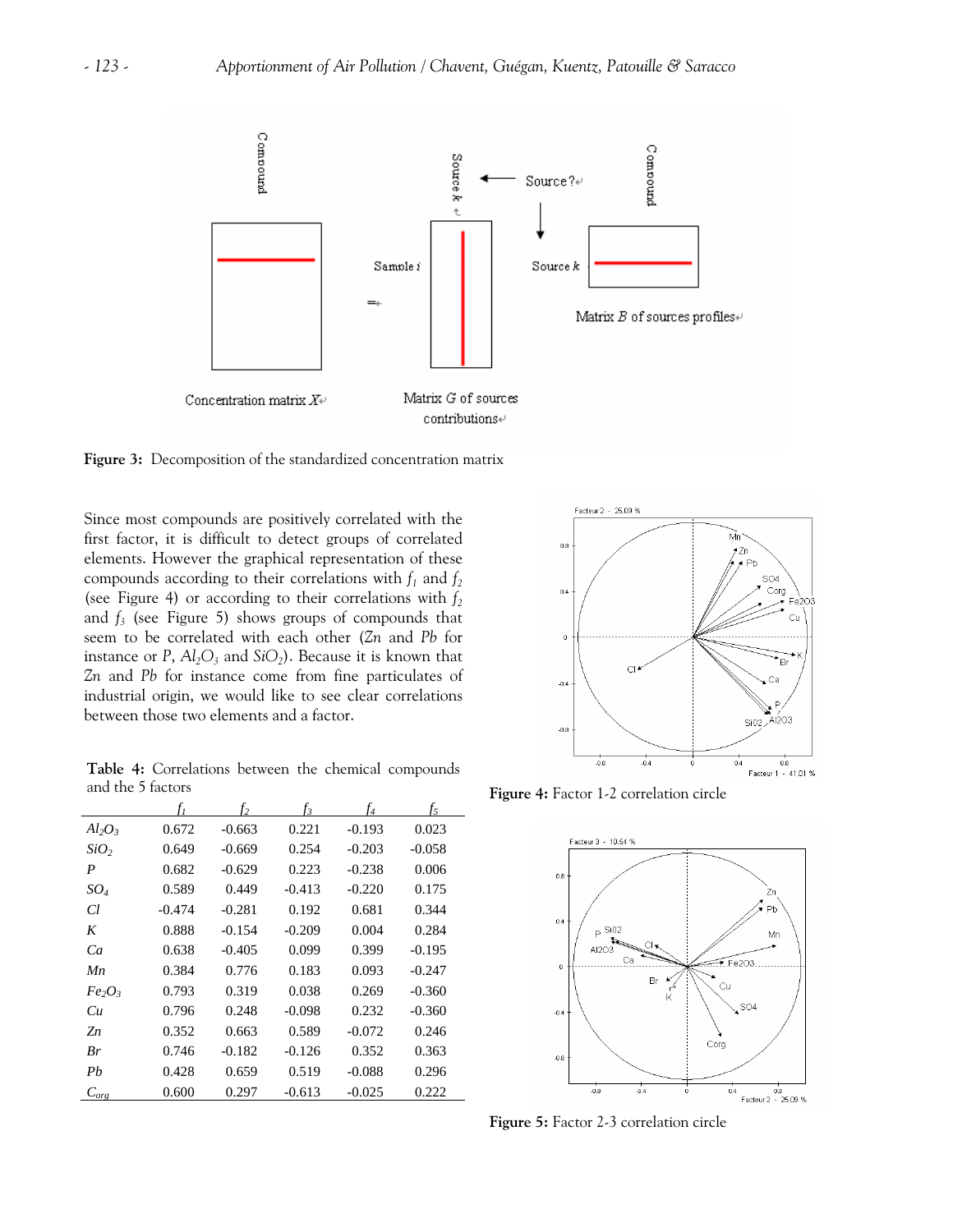In order to identify more clearly groups of correlated compounds, a Varimax rotation was applied to the standardized factors. The idea of rotation in Factor Analysis is the following. Let *T* be an orthogonal transformation matrix, so that  $TT' = T'T = I_a$ , where *q I* is the *q*-dimensional identity matrix. The factor analysis model can then be expressed as:

$$
\tilde{X} = \underbrace{FT}_{\tilde{F}} T_{\tilde{A}}' A' + E
$$

where:

- $\tilde{F} = FT$  is the matrix of rotated factors, which remain mutually orthogonal and with variance equal to 1,
- $A = AT$  is the matrix of rotated loadings which are correlations between the variables and the rotated factors.

From a practical point of view, the orthogonal transformation matrix *T* is defined in order to construct a matrix *A* such that each variable  $x_j$  is clearly correlated to one of the rotated factors  $\tilde{f}_k$  (that is  $\tilde{a}_{jk}$  close to 1) and not to the other rotated factors (that is  $\tilde{a}_{jk}^*$  close to

0 for  $k^* \neq k$ ). The most popular rotation technique is Varimax. It seeks rotated loadings that maximize the variance of the squared loadings in each column of  $\tilde{A}$ .

The matrix  $\tilde{A}$  of the loadings after rotation and the matrix  $F$  of the rotated factor scores are obtained with the procedure FACTOR of SAS:

| PROC FACTOR          |  | data=hiverorq |              |  |  | method=prin |                                             |  |  |
|----------------------|--|---------------|--------------|--|--|-------------|---------------------------------------------|--|--|
| nfactors=5           |  |               | outstat=load |  |  |             | out=fact                                    |  |  |
| $rotate = varima x;$ |  |               |              |  |  |             |                                             |  |  |
|                      |  |               |              |  |  |             | var Al2O3 SiO2 P SO4 Cl K Ca Mn Fe2O3 Cu Zn |  |  |
| Br Pb Corg;          |  |               |              |  |  |             |                                             |  |  |
| run;                 |  |               |              |  |  |             |                                             |  |  |

where:

- outstat=load is the sas dataset containing the rotated loading
- $out=$  fact is the sas dataset containing the rotated factor scores

The loadings after rotation are reported in Table 5. These new loadings are correlations between the rotated factors and the compounds. We notice now that the five rotated factors  $\tilde{f}_1$ , ...,  $\tilde{f}_5$  are clearly correlated with some compounds (highlighted in grey in the table). Because some of these compounds are known to be characteristic from specific pollution sources, we it is now possible to associate five sources to the 5 rotated factors:  $\tilde{f}_5$  is clearly correlated with *Cl*, which is known to have sea

salt origin. In the same way, the elements *Zn* and *Pb* correlated with  $\tilde{f}_3$  have industrial origin and the compounds  $Al_2O_3$  and  $SiO_2$  correlated with  $\tilde{f}_3$  are coming from soil dust. Factors  $\tilde{f}_1$ ,  $\tilde{f}_3$  and  $\tilde{f}_5$  can then be clearly associated to those three sources (see Table 6).

**Table 5:** Correlations between the chemical compounds and the 5 rotated factors

| 0.981<br>$Al_2O_3$<br>0.087<br>$-0.042$<br>0.070<br>$-0.038$<br>0.979<br>SiO <sub>2</sub><br>0.012<br>0.104<br>$-0.055$<br>$-0.074$<br>0.972<br>0.090<br>$-0.017$<br>0.071<br>$-0.092$<br>P<br>0.765<br>0.247<br>0.180<br>SO <sub>4</sub><br>$-0.028$<br>$-0.345$<br>0.879<br>$-0.274$<br>$-0.181$<br>Cl<br>$-0.153$<br>$-0.136$<br>0.597<br>K<br>0.716<br>0.111<br>0.233<br>0.031<br>Ca<br>0.608<br>0.091<br>$-0.113$<br>0.560<br>0.272<br>$-0.238$<br>$-0.279$<br>0.119<br>0.604<br>0.582<br>Мn<br>0.848<br>0.289<br>0.198<br>0.282<br>$-0.112$<br>Fe <sub>2</sub> O <sub>3</sub><br>0.816<br>0.359<br>0.161<br>$-0.149$<br>Cи<br>0.213<br>0.977<br>0.053<br>0.129<br>$-0.029$<br>$-0.044$<br>Zп<br>0.097<br>0.281<br>0.490<br>0.615<br>0.392<br>Br<br>0.969<br>Pb<br>0.004<br>0.163<br>0.126<br>$-0.054$<br>0.893<br>$-0.018$<br>0.021<br>0.222<br>$-0.160$ |                                 | $\mathfrak{D}$ | $\mathsf{I}_3$ | $\overline{4}$ | J٢ |  |
|----------------------------------------------------------------------------------------------------------------------------------------------------------------------------------------------------------------------------------------------------------------------------------------------------------------------------------------------------------------------------------------------------------------------------------------------------------------------------------------------------------------------------------------------------------------------------------------------------------------------------------------------------------------------------------------------------------------------------------------------------------------------------------------------------------------------------------------------------------------|---------------------------------|----------------|----------------|----------------|----|--|
|                                                                                                                                                                                                                                                                                                                                                                                                                                                                                                                                                                                                                                                                                                                                                                                                                                                                |                                 |                |                |                |    |  |
|                                                                                                                                                                                                                                                                                                                                                                                                                                                                                                                                                                                                                                                                                                                                                                                                                                                                |                                 |                |                |                |    |  |
|                                                                                                                                                                                                                                                                                                                                                                                                                                                                                                                                                                                                                                                                                                                                                                                                                                                                |                                 |                |                |                |    |  |
|                                                                                                                                                                                                                                                                                                                                                                                                                                                                                                                                                                                                                                                                                                                                                                                                                                                                |                                 |                |                |                |    |  |
|                                                                                                                                                                                                                                                                                                                                                                                                                                                                                                                                                                                                                                                                                                                                                                                                                                                                |                                 |                |                |                |    |  |
|                                                                                                                                                                                                                                                                                                                                                                                                                                                                                                                                                                                                                                                                                                                                                                                                                                                                |                                 |                |                |                |    |  |
|                                                                                                                                                                                                                                                                                                                                                                                                                                                                                                                                                                                                                                                                                                                                                                                                                                                                |                                 |                |                |                |    |  |
|                                                                                                                                                                                                                                                                                                                                                                                                                                                                                                                                                                                                                                                                                                                                                                                                                                                                |                                 |                |                |                |    |  |
|                                                                                                                                                                                                                                                                                                                                                                                                                                                                                                                                                                                                                                                                                                                                                                                                                                                                |                                 |                |                |                |    |  |
|                                                                                                                                                                                                                                                                                                                                                                                                                                                                                                                                                                                                                                                                                                                                                                                                                                                                |                                 |                |                |                |    |  |
|                                                                                                                                                                                                                                                                                                                                                                                                                                                                                                                                                                                                                                                                                                                                                                                                                                                                |                                 |                |                |                |    |  |
|                                                                                                                                                                                                                                                                                                                                                                                                                                                                                                                                                                                                                                                                                                                                                                                                                                                                |                                 |                |                |                |    |  |
|                                                                                                                                                                                                                                                                                                                                                                                                                                                                                                                                                                                                                                                                                                                                                                                                                                                                |                                 |                |                |                |    |  |
|                                                                                                                                                                                                                                                                                                                                                                                                                                                                                                                                                                                                                                                                                                                                                                                                                                                                | $C_{\textit{\scriptsize{org}}}$ |                |                |                |    |  |

| Table 6: Factor-source associations |  |
|-------------------------------------|--|
|-------------------------------------|--|

| Rotated<br>factor                          | Source     | Characteristic correlated elements<br>or compounds |
|--------------------------------------------|------------|----------------------------------------------------|
|                                            | Soil dust  | $Al_2O_3$ , SiO <sub>2</sub>                       |
|                                            | Combustion | SO <sub>4</sub>                                    |
| $\frac{J_2}{c}$<br>$\frac{f_3}{\tilde{c}}$ | Industry   | $2n$ , Pb                                          |
|                                            | Vehicle    | $Fe_2O_3$ , Cu                                     |
|                                            | Sea        | Сl                                                 |

In the same way,  $\mathbb{SO}_4$  correlated with  $\tilde{f}_2$  is usually linked to combustion and  $Fe<sub>2</sub>O<sub>3</sub>$  and *Cu* correlated with  $\tilde{f}<sub>4</sub>$  can be linked with road traffic. In order to confirm these two last associations, we confronted the rotated factors  $\tilde{f}_k$ with external information such as meteorological data (temperatures and wind directions) and the periodicity night/day of the sampling. The coefficients  $\tilde{f}_{ik}$  of the column for each factor represent here a "relative" contribution of source *k* to sample *i*.

Figure 6 gives the evolution of the relative contribution of the source associated with  $\tilde{f}_4$ . The night samples are distinguished from the day ones, which enables us to notice that the contribution of this source is stronger during the day than at night. This confirms that this source corresponds to vehicle pollution.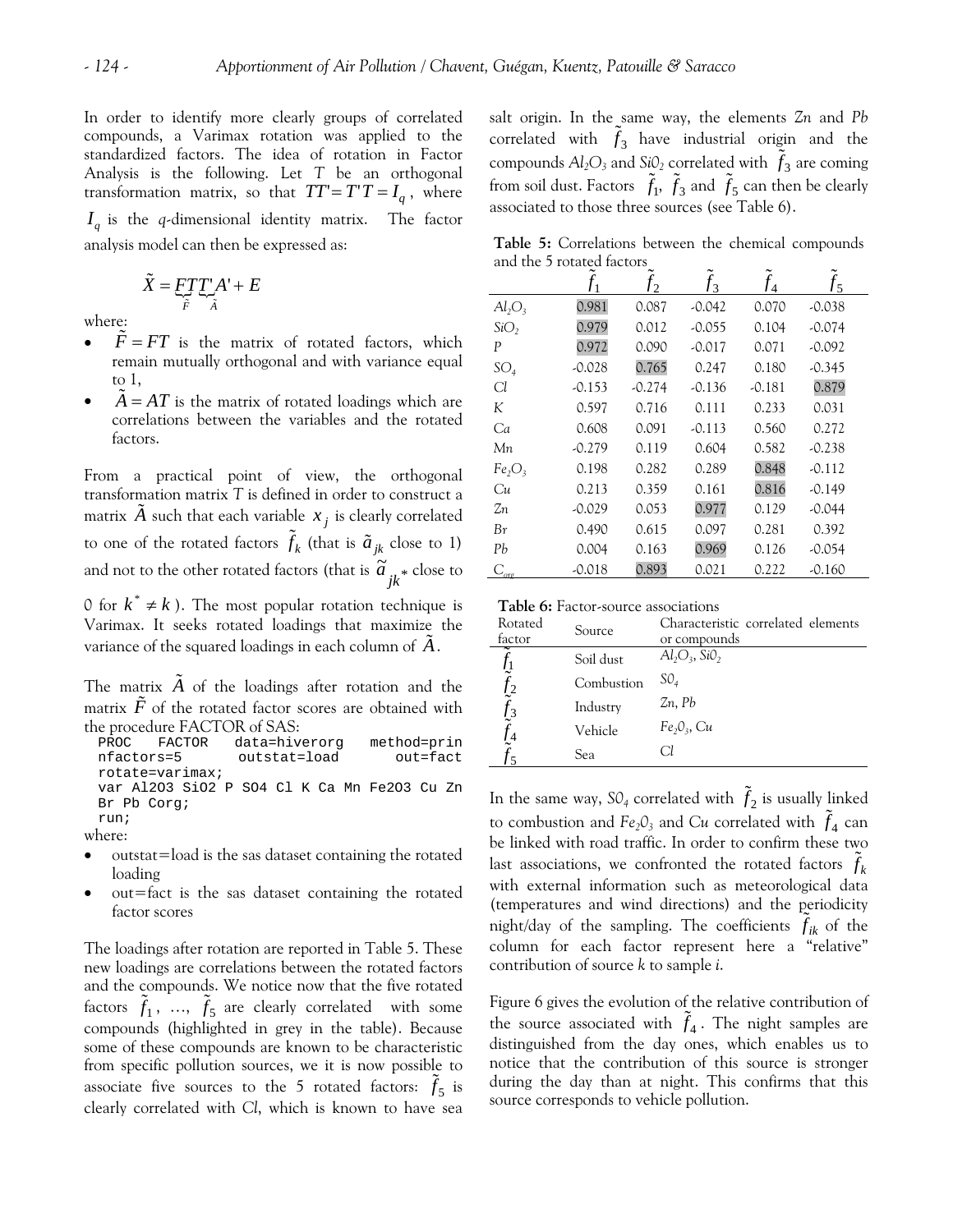

**Figure 6:** Evolution of the rotated factor 4 associated to car pollution

Figure 7 displays the evolution of the relative contribution of the source associated with  $\tilde{f}_2$ . We notice an increase in the contribution of this source at the middle of the sampling period, which corresponds to a decrease in the temperature measured on the sampling site, see Figure 8.

Finally, correlations between the rotated factor scores and the eight vectors of wind directions (see Table 3 ) were calculated. Figure 9 (resp Figure 10 ) is a graphical representation of the correlations between  $\tilde{f}_3$  (resp  $\tilde{f}_5$ ) and the wind directions.



**Figure7:** Evolution of the rotated factor 2 associated to heating source



**Figure 8:** Evolution of temperatures



**Figure 9:** Correlations between rotated factor 5 associated to the sea source and the 8 wind directions



**Figure 10:** Correlations between rotated factor 3 associated to the industrial source and the 8 wind direction

The correlation of  $\tilde{f}_3$  with the East and North-East wind directions confirms that this source corresponds to industrial pollution. Indeed, the main industries are located North of the sampling site (see Figure 1). In the same way, the correlation of  $f_5$  with the West and North-West wind directions is a confirmation that this source corresponds to the Atlantic Ocean located West of the sampling site, and therefore to sea pollution.

#### **4. Sources apportionment via PMF**

We have seen how fine particulate pollution sources can be identified by applying a FA to a concentration data matrix. But the identification is not sufficient. The danger for health is linked to the *quantity* of PM2.5 we breathe. The problem is then not only to identify the PM2.5 sources but also to determine in which proportion these sources contribute to global dust contamination. In order to quantify unknown sources of fine particulate emissions, we approximated a receptor model by first defining a Positive Matrix Factorization of the concentration matrix *X*, and then by normalizing the results to find components with physical interpretations.

The basic problem of receptor modeling is to estimate, from the data matrix *X* and the number *q* of sources, their compositions and their contributions. To address this problem, we consider the mass balance equation:

$$
x_{ij} = \sum_{k=1}^q g_{ik} b_{jk}
$$

where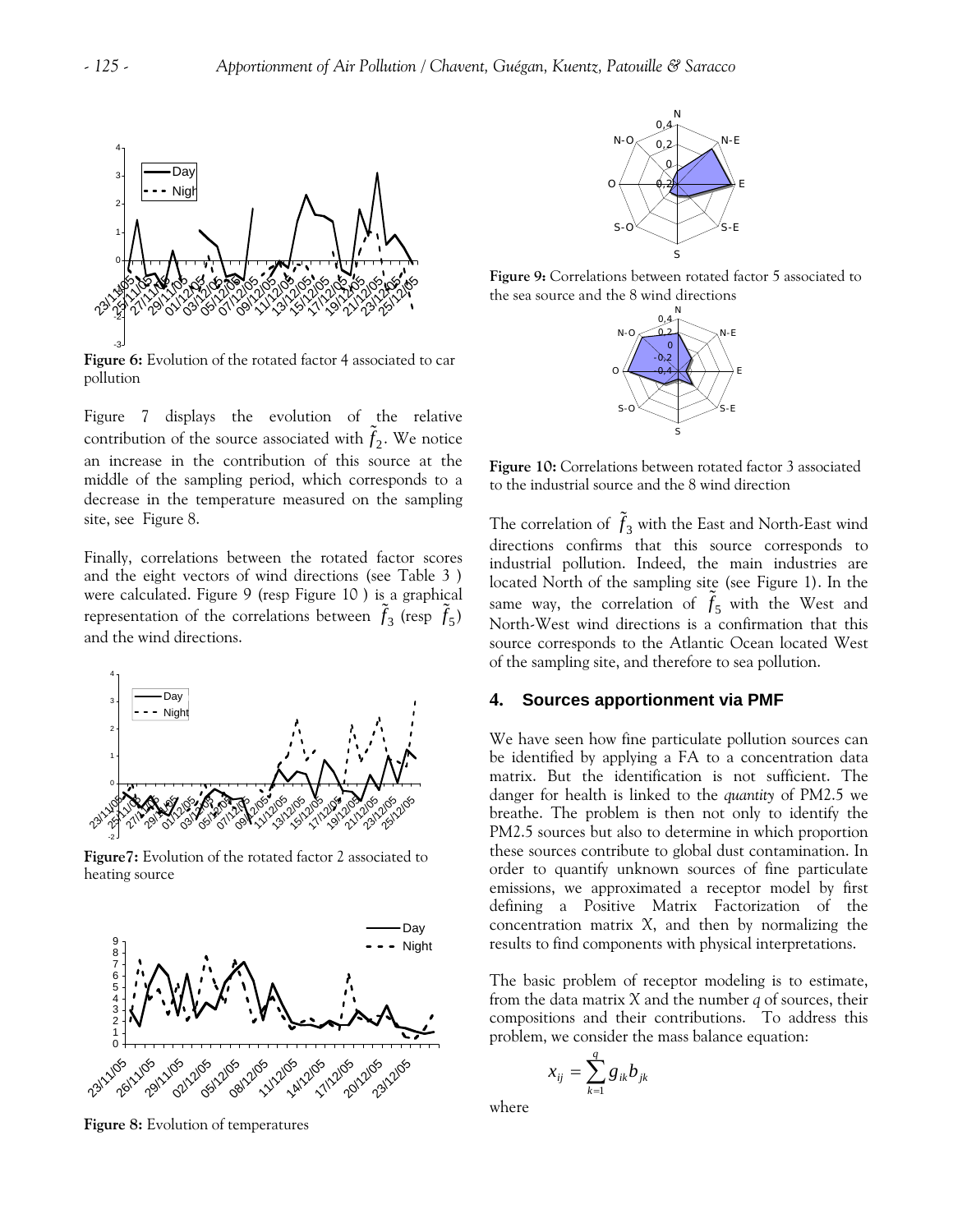- $x_{ij}$  is the concentration of the *j*th chemical species in the *i*th sample,
- $g_{ik}$  is the concentration in particles from source  $k$  in the sample *i*, and
- $b_{ik}$  is the mass fraction (percentage) of species *j* in source *k*.

In the common parlance of receptor modeling, the  $b_{jk}$ 's are the sources compositions (or sources profiles) and the  $g_{ik}$  's are the sources contributions. The product  $g_{ik}b_{jk}$  is then an approximation to the concentration in sample *i* in particles from the *j*th species coming from source *k*. Let  $m_{ijk}$  be the mass, in sample *i*, of species *j* from source  $k$ , and let  $m_{ik}$  be the mass in sample  $i$  from

source *k*. Then *ik ijk m m*  $b_{jk} = \frac{m_{ijk}}{j}$  is a mass fraction or, in other

words, it is the percentage of species *j* emitted by source *k* when sample  $i$  was collected. Since the mass fraction  $b_{jk}$ is assumed to be independent of *i*, it means that the sources profiles are assumed to be constant during the sampling period.

where *G* is a (*n,q*) matrix of sources contributions and *B* is a (*p,q*) matrix of sources compositions (see [Figure 11\)](#page-7-0).

In this case study, 5 sources were clearly identified with the FA. We then chose to approximate the matrices *G* and *B* for  $q = 5$  in the receptor model. Two steps (PMF and normalization) were necessary to approximate *G* and *B*. Once these approximations  $\tilde{G}$  and  $\tilde{B}$  are calculated, the user has an approximation of the quantities of fine particulates emitted by the 5 sources in each sample. The user also has an approximation of the profiles of the sources. But no name is associated to each source. A supplementary step is thus necessary to clearly identify the sources quantified in  $\ddot{G}$ .

*PMF step.* The matrix *X* is factorized into a product *HC'* of rank *q* under constraints of positivity of the coefficients. This condition is required by the physical reality of non-negativity of source compositions and contributions:  $g_{ik} \geq 0$  and  $b_{ik} \geq 0$ .

The PMF algorithm developed by Paatero and Tapper (1994) in the context of receptor modeling minimizes

$$
\sum_{i=1}^{n} \sum_{j=1}^{p} \left( \frac{x_{ij} - \sum_{k=1}^{q} h_{ik} c_{jk}}{\sigma_{ij}} \right)^2
$$

In matrix form, the mass balance equation can be written: subject to  $h_{ik} \geq 0$  and  $c_{ik} \geq 0$ . The coefficient  $\sigma_{ij}$  is a  $X = GB'$  measure of uncertainty of the observation  $x_{ij}$ . In this case study, we are dealing with variables measured on very different scales, which can cause problems when approximating *X* globally on all the variables (for



<span id="page-7-0"></span>**Figure 11:** Decomposition of the concentration matrix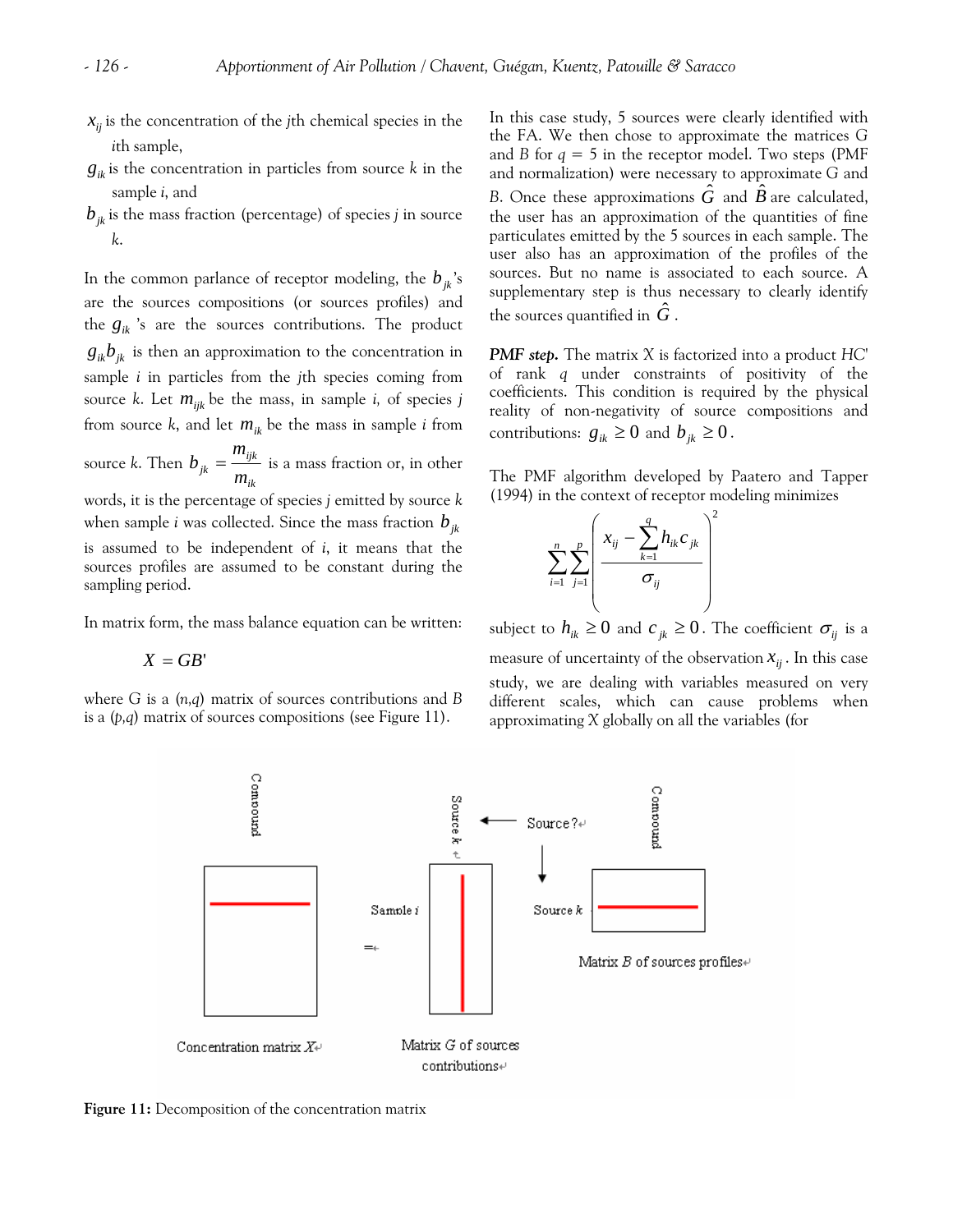instance, minimizing an un-weighed quadratic error, corresponding to  $\sigma_{ii} = 1$ , will give better approximations for columns of *X* corresponding to variables with large dispersion). Hence we have opted for  $\sigma_{ij} = s_j$ , the sample standard deviation of the *j*th variable.

The numerical results were obtained with the PMF algorithm and program proposed by Jianhang et Laosheng (2004). This program takes as input:

the concentration matrix  $X_{61 \times 14}$ ,

the matrix of the uncertainty measures  $({\sigma_{ij}} = s_j)_{61 \times 14}$ 

the number of sources  $q=5$ 

It gives in its output a matrix  ${\hat{H}}_{6\text{ls}5}$  and a matrix  ${\hat{C}}_{\text{14x5}}$  , solutions of the above constrained minimization problem. Obviously, this solution is not unique and other physical constraints were used to calculate from these two matrices  $\hat{H}_{61\times 5}$  and  $\hat{C}_{14\times 5}$  the approximations  $\hat{G}$  and  $\hat{B}$  of the contribution matrix and of the profile matrix. This is the scaling step. Let  $\hat{X} = \hat{H}\hat{C}$ <sup>*c*</sup> be the product calculated by PMF.

*Scaling step*. The columns of the approximations *H*ˆ and  $\hat{C}$  obtained in the previous step must be scaled in order to obtain the approximations  $\hat{G}$  and  $\hat{B}$  . The scaling coefficients are defined to fulfill other physical constraints of the sources compositions and contributions.

Let us first note that  $\hat{x}_{ij} = \sum_{k=1}^{1} \hat{h}_{ik} \hat{c}_{jk} = \sum_{k=1}^{1}$ *q k jk k*  $\frac{\mu_k}{a}$ *q k*  $\hat{x}_{ij} = \sum h_{ik}\hat{c}_{jk} = \sum h_{ik}\frac{\mu_{k}}{\rho}\hat{c}_{jk}$  $\hat{x}_{ij} = \sum_{k=1}^{q} \hat{h}_{ik} \hat{c}_{jk} = \sum_{k=1}^{q} \hat{h}_{ik} \frac{\beta_{k}}{\beta_{k}} \hat{c}_{jk}$ .

The matrix  $\hat{X}$  can then be written:  $\hat{X} = \check{H}\check{C}$  with  $\breve{h}_{ik} = \hat{h}_{ik} \beta_k$  and *k jk jk c c*  $\beta$  $\breve{c}_{ik} = \frac{\hat{c}_{jk}}{2}$ . The objective of scaling is then to define the scaling constants  $\beta_k$ ,  $k = 1, ..., q$ 

<span id="page-8-0"></span>such that  $\bar{H}$  and  $C$  satisfy the physical conditions of the matrices *G* and *B* imposed by the mass balance equation. In this study, we consider the two following conditions:

(a) The concentrations of the sources add up to the total concentration of the samples; that is for each sample*,*   $\sum_{k=1}^{1} g_{ik}$  where = *q k*  $g_i = \sum g_{ik}$ 1  $\gamma_i = \sum g_{ik}$  where  $\gamma_i$  is the total concentration in the *i*th sample.

(b) If the concentrations of the observed species add up to the total concentration of the samples, then the sum of all species in each source profile is equal to unity, that is:

$$
\sum_{j=1}^p b_{jk} = 1 \text{ if } \sum_{j=1}^p x_{ij} = \gamma_i.
$$

Note that the introduction in this case study of the 15<sup>th</sup> column *Corg* (the concentration in the samples not measured by PIXE) calculated for each particle sampler

yields 
$$
\sum_{j=1}^{p} x_{ij} = \gamma_i.
$$

–

From the physical constraint (b), the scaling coefficients  $\beta_k$  can be directly calculated: from  $\hat{X} = \hat{H}\hat{C}$ ', we get  $=\sum_{j=1}^{N} \hat{c}_{jk}$  . Details can be found in Chavent et al. (2007). *p j*  $\hat{c}_{~jk}$ 1  $\hat{\beta}_k = \sum \hat{c}$ 

In practice, we imported into Excel the numerical values of the matrices  ${\hat H}_{61\times5}$  and  ${\hat C}_{14\times5}$  obtained in the output of the PMF program and calculated:

the 5 scaling coefficients (given [Table 7\)](#page-8-0) by summing the 5 columns of the matrix  $\hat{C}_{14\times 5}$ ,

– the  $(14,5)$  matrix  $\hat{B}$  of the approximated compositions (profiles) of the 5 sources on the 14 compounds, by dividing the five columns of  $\hat{C}_{14\times5}$  by the corresponding scaling coefficient,

– the (61,5) matrix *G*ˆ of the approximated concentrations of the 5 sources in the 61 samples, by multiplying the five columns of  $\hat{H}_{61\times5}$  by the corresponding scaling coefficient.

|                         | Table 7: The scaling coefficients |
|-------------------------|-----------------------------------|
| k                       |                                   |
|                         | 147.1                             |
| $\overline{2}$          | 91.5                              |
| $\overline{\mathbf{3}}$ | 73.5                              |
|                         | 251.9                             |
|                         | 51.1                              |
|                         |                                   |

*Quality of the model approximation.* We can evaluate the quality of the approximation of  $X$  by  $\hat{G}\hat{B}$ ': Figure 12 shows a good fitting of the  $\gamma_i$ 's by the  $\hat{\gamma_i}$ 's with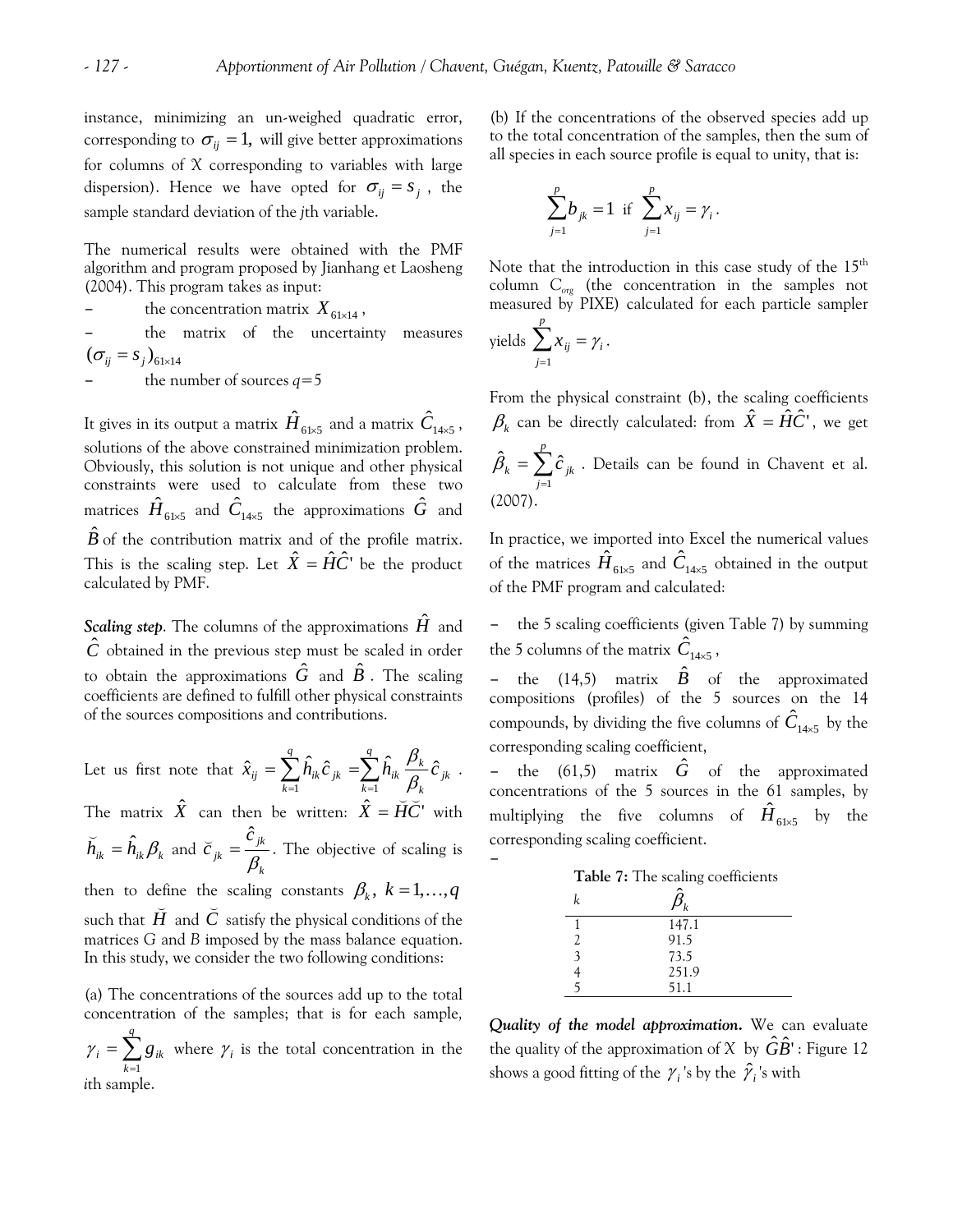<span id="page-9-1"></span>

$$
\hat{\gamma}_i = \sum_{k=1}^q \hat{g}_{ik}.
$$

Approximation  $\hat{\gamma}$ 



<span id="page-9-2"></span>**Figure 12:** Adjustment of  $\gamma$  by  $\hat{\gamma}$ 

*Source identification.* In practice, the knowledge of  $\hat{G}$ and  $\hat{B}$  gives no direct indications on the nature of the sources. To try to discover the nature of the five sources, we want to calculate their relative contribution to each of the 14 chemical compounds. To do that, we need to work with the masses instead of the concentrations. We then calculate from  $\hat{G}$  the approximation to the total mass of particulate emitted from source *k* in the 61 samples. This mass is multiplied by  $\hat{b}_{jk}^{\phantom{\dag}}$  and gives the percentages reported in [Table 8.](#page-9-0)

<span id="page-9-0"></span>**Table 8:** Relative contributions of the sources to the chemical compounds

<span id="page-9-3"></span>

|                                | $k=1$ | $k=2$ | $k = 3$ | $k = 4$ | $k=5$ |
|--------------------------------|-------|-------|---------|---------|-------|
| $Al_2O_3$                      | 100.0 | 0.0   | 0.0     | 0.0     | 0.0   |
| SiO <sub>2</sub>               | 100.0 | 0.0   | 0.0     | 0.0     | 0.0   |
| P                              | 81.5  | 0.5   | 3.9     | 8.2     | 6     |
| SO <sub>4</sub>                | 4.5   | 9.5   | 10.7    | 67.9    | 7.5   |
| Cl                             | 0.0   | 0.0   | 0.0     | 0.0     | 100.0 |
| K                              | 38.8  | 0.0   | 4.4     | 56.7    | 0.2   |
| Ca                             | 42.0  | 39.6  | 0.0     | 0.0     | 18.4  |
| Мn                             | 0.0   | 54.9  | 33.1    | 8.5     | 3.5   |
| Fe <sub>2</sub> O <sub>3</sub> | 19.0  | 59.2  | 14.4    | 7.4     | 0.0   |
| Cи                             | 18.5  | 56.8  | 9.1     | 15.6    | 0.0   |
| Zп                             | 9.0   | 0.5   | 87.5    | 0.0     | 3.1   |
| Βr                             | 19.4  | 12.1  | 5.7     | 33.4    | 29.4  |
| Pb                             | 10.7  | 0.0   | 81.4    | 7.9     | 0.0   |
| $\mathcal{C}_{\text{or}}$      | 0.0   | 8.0   | 0.0     | 92.0    | 0.0   |

[Table 8](#page-9-0) is used to identify the nature of the sources. For instance,  $Al_2O_3$  and  $SiO_2$  are exclusively emitted by source 1. Because  $Al_2O_3$  and  $SiO_2$  are known to have natural origins, this source is associated to the soil dust pollution source. We proceed in the same way for the other sources. We thus obtain possible identifications of the five pollution sources, see [Table 9.](#page-9-1)

| $k=1$   | Soil dust  |
|---------|------------|
| $k=2$   | Vehicles   |
| $k=3$   | Industry   |
| $k = 4$ | Combustion |
| $k=5$   | Sea        |
|         |            |

One can note that the sources identified in [Table 9](#page-9-1) are the same than those found with FA in Table 6. To verify the coherence of these sources identifications, we have calculated, in [Table 10](#page-9-2), the correlations between the factors obtained with FA and the sources obtained by receptor modeling (the columns of  $\hat{G}$  ). We observe that the factors match well with the receptor model sources.

|                                      |         |         |         | Table 10: Correlations between the sources of the |         |  |  |  |
|--------------------------------------|---------|---------|---------|---------------------------------------------------|---------|--|--|--|
| receptor model and the factors of FA |         |         |         |                                                   |         |  |  |  |
|                                      | Source  | Source  | Source  | Source                                            | Source  |  |  |  |
|                                      |         |         |         |                                                   |         |  |  |  |
| Factor 1                             | 0.98    | $-0.18$ | $-0.11$ | $-0.02$                                           | $-0.18$ |  |  |  |
| Factor 2                             | 0.11    | 0.12    | 0.06    | 0.95                                              | $-0.30$ |  |  |  |
| Factor 3                             | $-0.05$ | $-0.09$ | 0.98    | 0.02                                              | $-0.15$ |  |  |  |
| Factor 4                             | 0.12    | 0.96    | 0.10    | 0.11                                              | $-0.22$ |  |  |  |
| Factor 5                             | $-0.02$ | $-0.13$ | $-0.10$ | $-0.27$                                           | 0.88    |  |  |  |

*Source descriptions.* The matrix  $\vec{B}$  of the sources profiles is reported in [Table 11](#page-9-3). We notice that, according to these profiles, *Corg* which represents almost the total concentration in PM2.5, is only emitted by the vehicle and combustion sources. It is also possible to describe the composition of the sources using [Table 11:](#page-9-3) for instance, sea pollution source is made of around 75% of Chlorine and 23% of *S04*.

**Table 11**: The sources profiles

|                                | Soil dust | Vehicles | Industry | Combustion | Sea  |
|--------------------------------|-----------|----------|----------|------------|------|
| $Al_2O_3$                      | 41.6      | 0.0      | 0.0      | 0.0        | 0.0  |
| SiO <sub>2</sub>               | 18.5      | 0.0      | 0.0      | 0.0        | 0.0  |
| P                              | 6.2       | 0.0      | 0.7      | 0.0        | 0.6  |
| SO <sub>4</sub>                | 10.1      | 15.3     | 59.6     | 12.2       | 22.6 |
| Cl                             | 0.0       | 0.0      | 0.0      | 0.0        | 74.5 |
| K                              | 12.9      | 0.0      | 3.6      | 1.5        | 0.1  |
| Ca                             | 2.4       | 1.6      | 0.0      | 0.0        | 1.4  |
| Мn                             | 0.0       | 0.2      | 0.3      | 0.0        | 0.0  |
| Fe <sub>2</sub> O <sub>3</sub> | 6.7       | 15.0     | 12.7     | 0.2        | 0.0  |
| Cи                             | 0.3       | 0.7      | 0.4      | 0.0        | 0.0  |
| Zп                             | 0.7       | 0.0      | 16.3     | 0.0        | 0.3  |
| Βr                             | 0.2       | 0.1      | 0.2      | 0.0        | 0.5  |
| Pb                             | 0.3       | 0.0      | 6.2      | 0.0        | 0.0  |
| $\mathrm{C}_{\mathrm{or}}$     | 0.0       | 67.1     | 0.0      | 85.9       | 0.0  |

*Source apportionments.* From the matrix  $\tilde{G}$  of the source contributions, we can derive some interesting comments. First we can focus on the relative contribution of each source in each particle sampler. For instance, Figure 13 represents the relative contributions of the combustion source in the 61 particle samplers. We can notice the